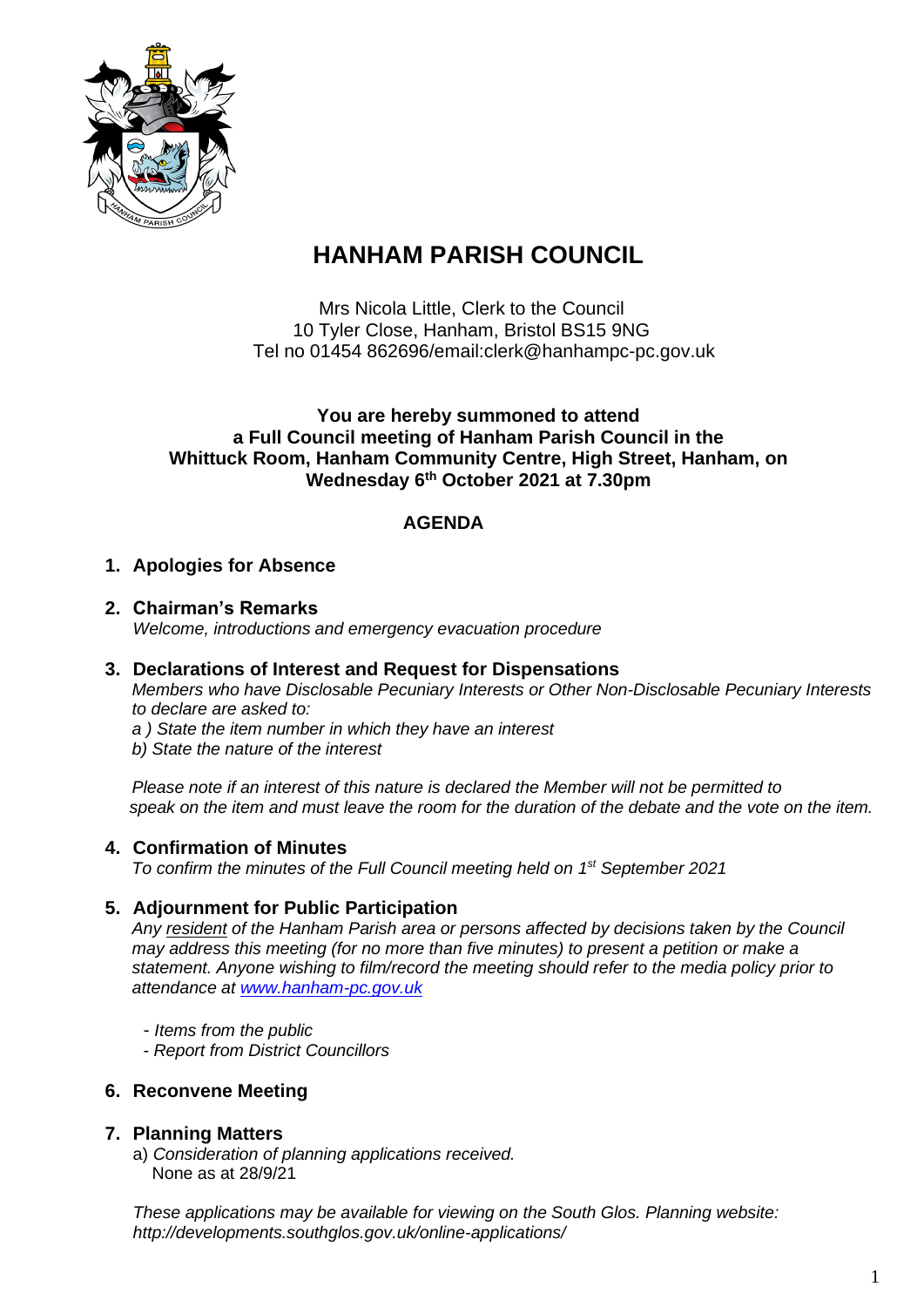b) *Other matters relating to planning.*

#### **8. Finance**

- a) *Verbal financial report from the Chair of Finance*
- *b) To confirm receipt of the Annual Governance and Accountability Return from PKF Littlejohn for year end 31 March 2021*
- *c) To consider re-investment of the High Interest Bond with HSBC for a further 6 months*
- *d) To consider a long-term parish insurance renewal agreement with Zurich Municipal*
- *e) To authorise payment of accounts from the schedule provided*

#### **9. Parish Newsletter**

*Cllr Paul Glanville to address the council on this matter*

#### **10.Matters Arising**

*On-going issues from previous meetings*

**11.Reports from Parish Council Representatives from other meetings**

*Brief verbal presentation, with a copy of the full report to the Clerk if necessary*

#### **12.Correspondence from South Glos Council**

#### **13.Correspondence from other sources**

#### **14.Members points of information**

*All matters to be notified to the Chair prior to the meeting*

#### **15.Date of next meeting**

Signed…………………………. Nicola Little Clerk to the Council